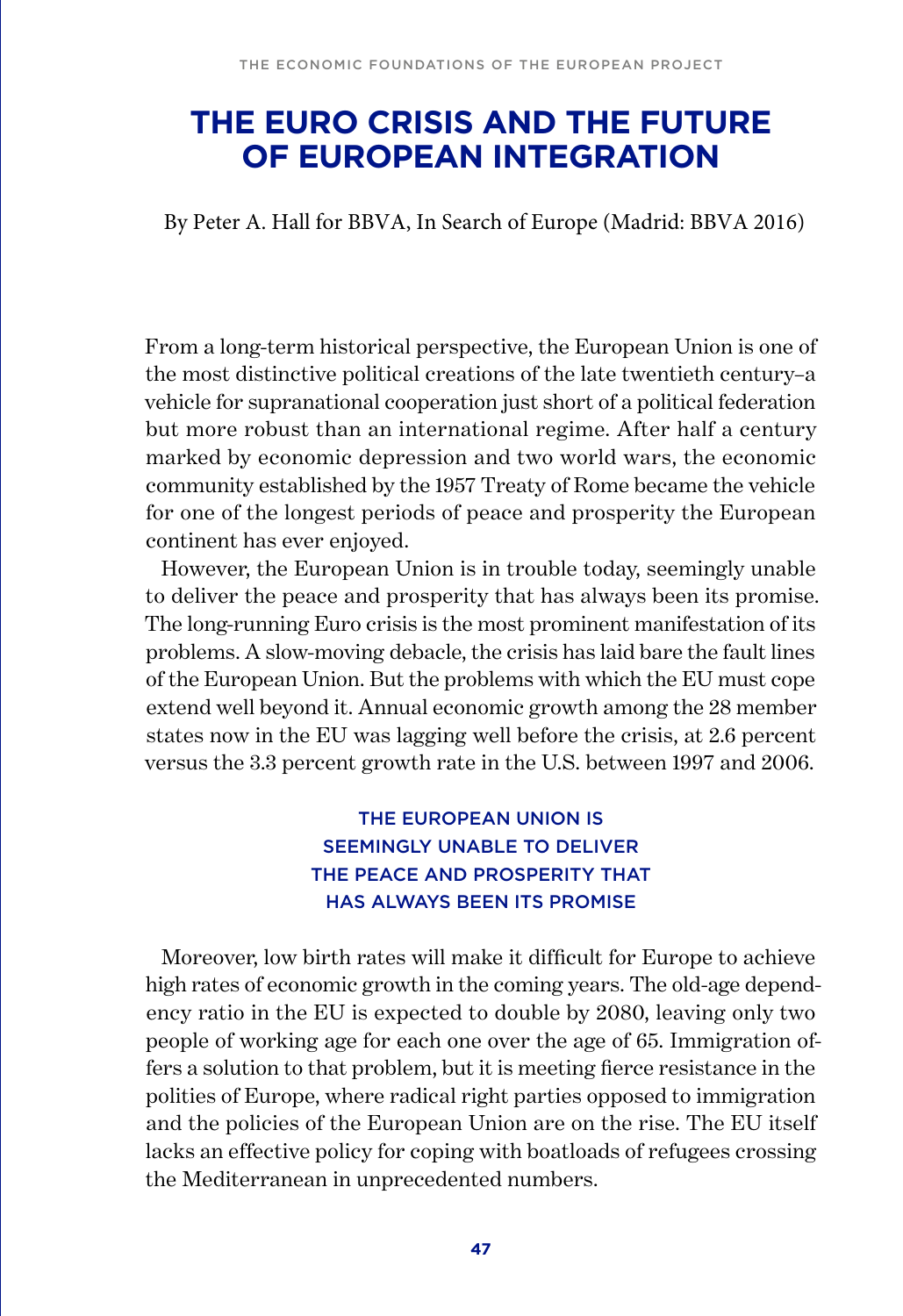Meanwhile, the European Union's record as a guarantor of peace and democracy in Europe is being tarnished by its inability to prevent a resurgent Russia, under Vladimir Putin, from absorbing pieces of Ukraine or to deter Hungary, one of its own member states, from sliding back towards semi-authoritarian rule. Of course, Europe has always faced challenges, but to many people, the European Union now seems to be part of the problem rather than the solution. In order to understand why, we need to look back at the evolution of European integration.

#### **The Evolution of the European Union**

From its inception in the European Coal and Steel Community of 1951, institutional integration in Europe has always been multiply motivated. On the one hand, for some, it has been animated by the ideals of an "ever closer union" culminating in the European polity envisioned by its founders, Jean Monnet, Robert Schuman, and Alcide De Gaspari. On the other hand, integration has moved forward only when national governments could see how European institutions would serve their own country's interests.<sup>1</sup>

### EACH NEW STEP TOWARD INTEGRATION HAS BEEN BASED ON LONG TERM GAINS, EVEN IF THEY REQUIRED SHORT-TERM SACRIFICES

Conceptions of national interest are circumscribed by economic and geopolitical conditions, but they are ultimately a social construction. As such, they are affected by the discount rate that governments attach to future gains, by officials' confidence in how a new set of institutions will function, and by a government's sense of the opportunity costs of moving in one direction rather than another.<sup>2</sup> In this respect, visions of what Europe could be influence the pragmatic decisions taken to get there. Charles de Gaulle was not the only leader motivated by *une certaine idée de l'Europe*.

<sup>1</sup> A. Moravcsik, *The Choice for Europe* (Ithaca: Cornell University Press, 1998).

<sup>2</sup> J. Goldstein and R. Keohane, eds., *Ideas and Foreign Policy* (Ithaca: Cornell University Press, 1993).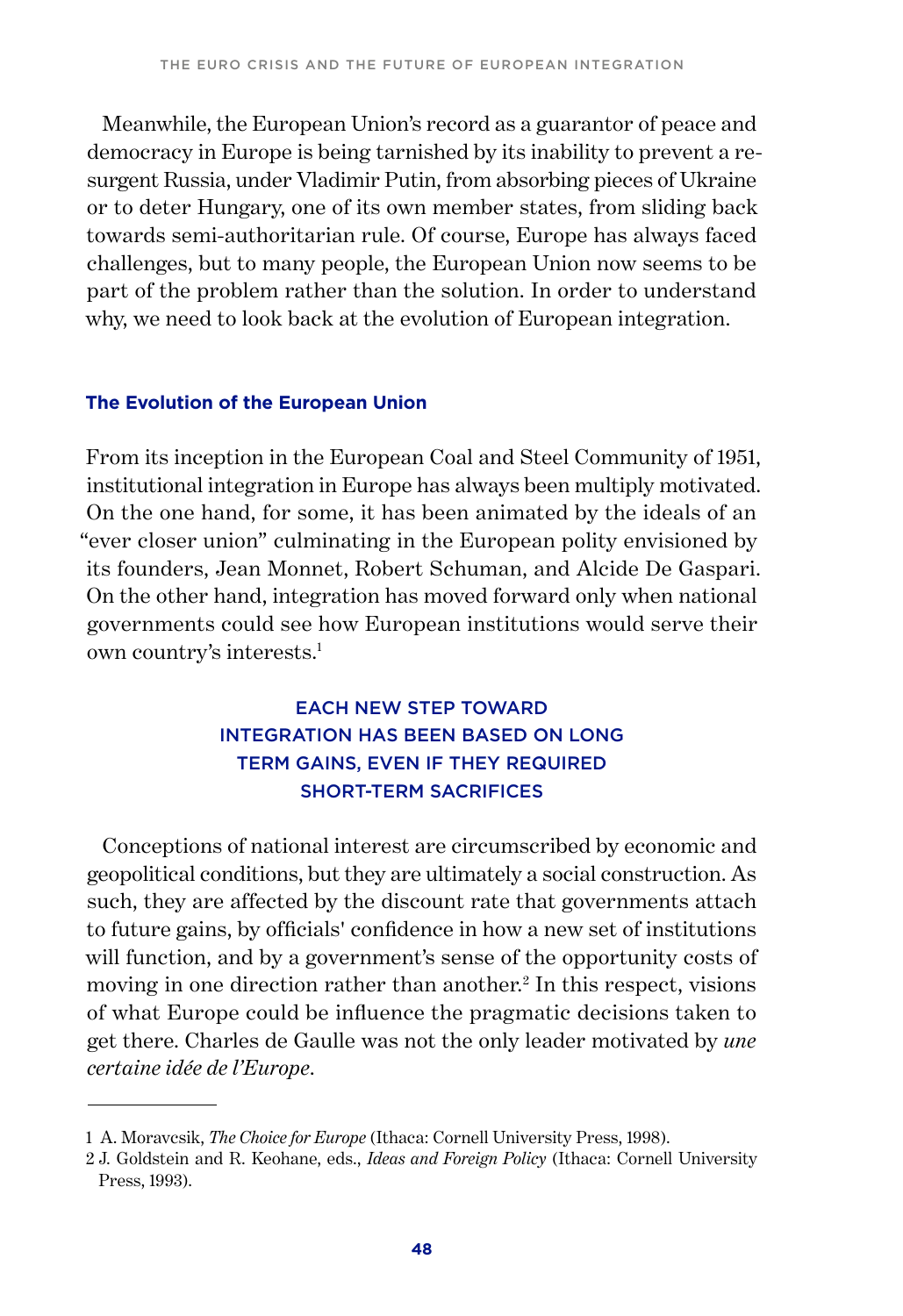Therefore, European integration has often been served by a certain "constructive ambiguity" about what its next steps would mean for each of the member states. For the most part, however, each new step toward integration has been based on the perception that it would offer the member states positive-sum returns, namely, long-term gains for all, even if they required short-term sacrifices by some. This point is important for understanding the dilemmas Europe faces today.

During the 1950s and 1960s, European integration offered gains that were relatively clear. The European Economic Community provided a vehicle for economic reconstruction and peace in Western Europe. A generation decimated by war took those as superordinate goals. The Single European Act of 1986, which was to create a single continental market by 1992 on the basis of qualified-majority voting, was presented as a means to secure prosperity after a decade of Eurosclerosis.<sup>3</sup> The member states knew that liberalization would require some sacrifices but were persuaded that the long-run outcome would be greater prosperity for all.

In large measure, these ends dictated the means used to secure them. Since its core objective was greater economic efficiency, the European Community of the 1960s and 1970s was designed and presented largely as a technocratic enterprise. Of course, national governments retained the final say, and the Community acquired a patina of popular participation when the European Parliament became an elected body. But the actions of the European Community were legitimated largely by reference to their technical efficiency. The committees of the Council were enjoined to base their decisions on technical expertise, and the Commission justified its proposals on the basis of economic efficiency.4

As the ambit of European decision-making expanded, however, cracks began to appear in this facade. When the EC focused on narrow realms of regulation with few distributive consequences, its policies could be justified on the grounds of technical efficiency. But, after the Single European Act, the liberalizing regulations of the EU began to affect large segments of the workforce, generating losers as well as winners. European officials had complained for decades that their efforts went

<sup>3</sup> N. Jabko, *Playing the Market* (Ithaca: Cornell University Press, 2006).

<sup>4</sup> C. Joerges and J. Neyer,. 'From Intergovernmental Bargaining to Deliberative Political Processes: The Constitutionalisation of Comitology,' *European Law Journal 3* (1997):), 273-99.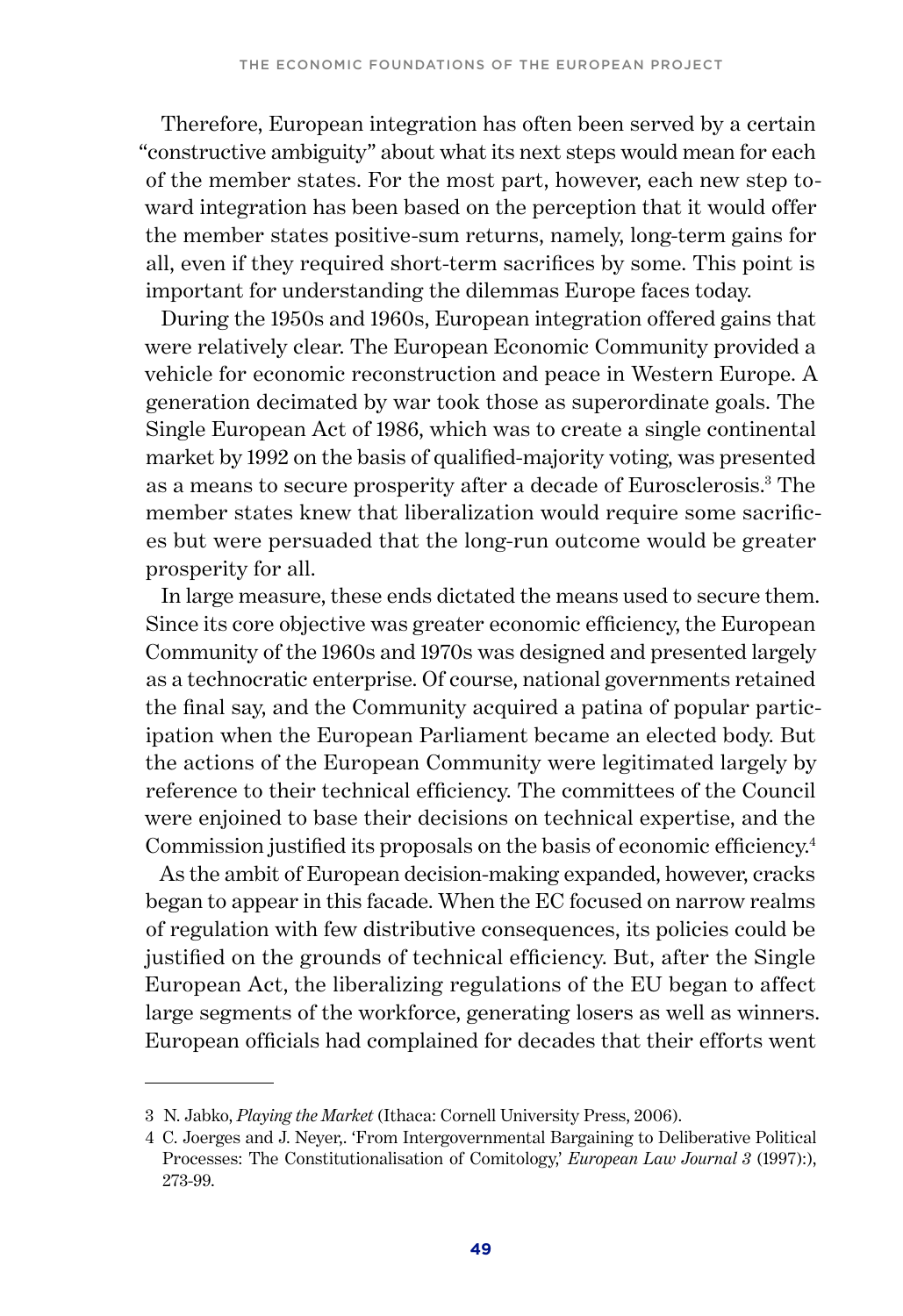unnoticed. Suddenly, they acquired much higher political visibility, and people who felt disadvantaged by liberalization or globalization began to blame their fate on the EU. The result is a legitimacy crisis from which the European Union has yet to emerge fully.

Of course, democratic governments often allocate gains and losses among social groups, and they legitimate those decisions on the grounds that the last elections gave them a mandate to do so and the next elections will hold them accountable for their actions. This is the basis for the "political capacity" of democratic governments in contexts where "to govern is to choose." But the European Union lacks such political capacity. Its Commission is unelected, and its Council strikes deals under a veil of secrecy for which none of its members can readily be held accountable.<sup>5</sup>

In the treaties of Maastricht and Lisbon, the response of the European Union to this legitimacy crisis was to increase the powers of its Parliament while extending the jurisdiction of the EU even further. But complex decision-rules obscure the role of the Parliament, and elections to it are generally decided on national rather than European issues, in the absence of a cohesive continental electorate or Europe-wide parties. In the eyes of many of its citizens, the EU continues to look like a technocracy. Europe suffers from the kind of sharp divide between the *pays légal* and the *pays réel* once said to have characterized France during the Third Republic. As a result, the legitimacy of the EU turns heavily on its capacity to promote prosperity across the continent.<sup>6</sup> That is why the Euro crisis raises deep political as well as economic dilemmas for Europe.

### **The Origins of the Euro Crisis**

Like all such initiatives, the decision to establish the Economic and Monetary Union in Europe was multiply motivated: EMU was both an economic and political construction. Officials, such as Jacques Delors, the president of the European Commission, saw EMU as a way to deepen the single market. President François Mitterrand of France hoped monetary union would reduce the influence that the German

<sup>5</sup> S. Cox, *What's Wrong with the European Union & How to Fix It* (Cambridge: Polity, 2008).

<sup>6</sup> F. W. Scharpf, *Governing in Europe* (Oxford: Oxford University Press, 1999).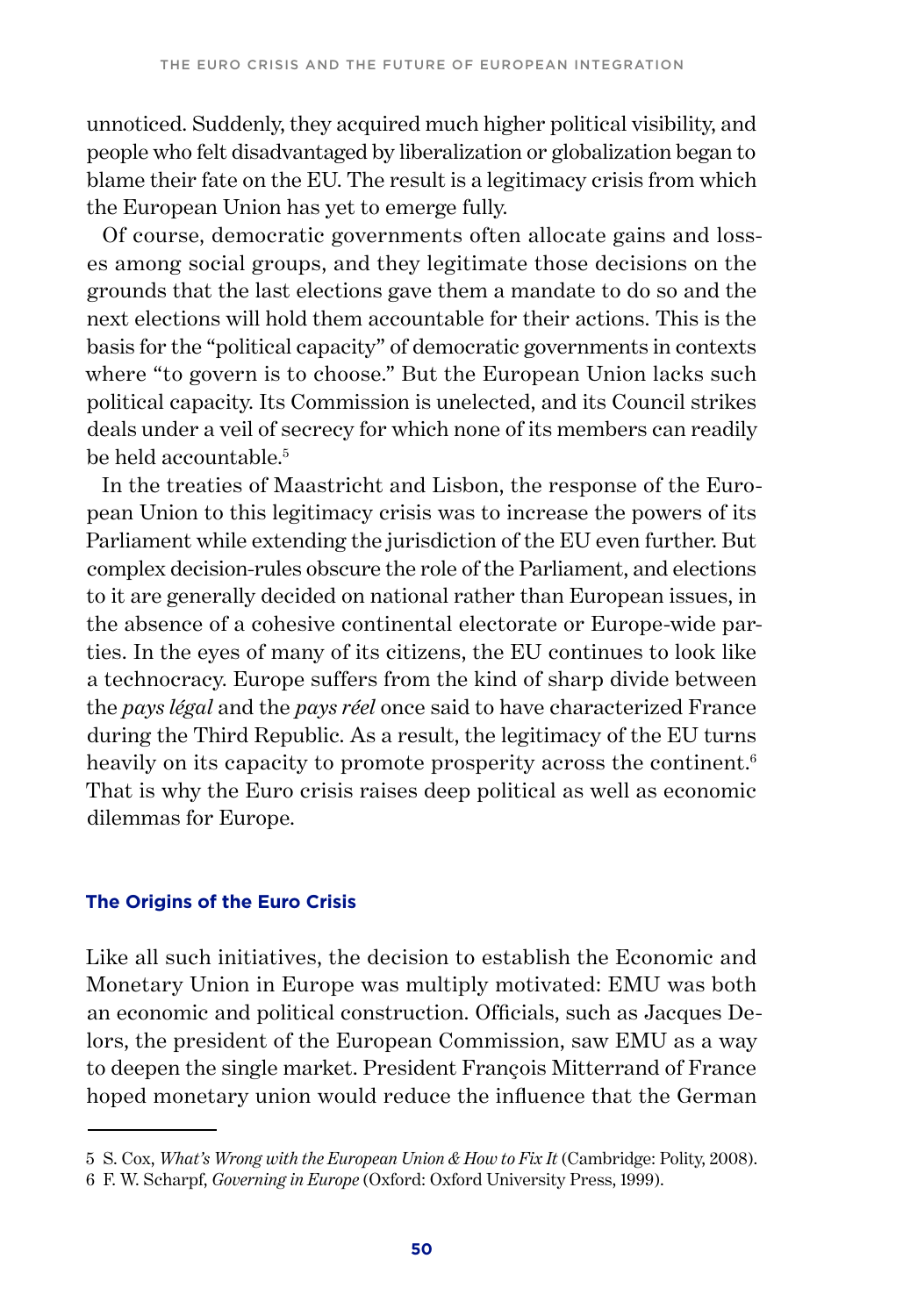Bundesbank held in the prior European monetary system. Chancellor Helmut Kohl of Germany saw it as a way to bind a newly-unified Germany to Europe, ensuring its trading partners could not gain advantages over German products by devaluing their currencies. Each leader had reasons for pursuing monetary union, even though economists warned that Europe was not an "optimal currency area." It lacked the capacities to adjust to economic shocks conferred by high rates of labor mobility and social insurance schemes capable of automatically redistributing revenues to regions suffering from recession.<sup>7</sup>

### THE ECB WAS CHARGED WITH MAINTAINING FINANCIAL STABILITY BUT FORBIDDEN FROM PURCHASING SOVEREIGN DEBT

The institutions constructed for the new monetary union were minimal at best. The new European Central Bank was charged with maintaining financial stability but forbidden from purchasing sovereign debt. Therefore, it lacked the tools most central banks wield for fending off speculative attacks in the bond markets. The premise was that monetary union should never entail transfers between the member states, thereby establishing monetary solidarity without any corresponding foundation of social solidarity, a flaw that was to haunt it in future years.

Despite these limitations, the single currency worked well enough for the European Commission to declare, ten years after its establishment, that "The single currency has become a symbol of Europe, considered by euro-area citizens to be among the most positive results of European integration." Within months, however, the Euro crisis had erupted. So what went wrong? Why did Europe face a sovereign debt crisis from which it has yet to fully emerge?

The basic answer is that Europe suffered from the same kind of profligate lending and borrowing, fueled by new types of financial derivatives and light-touch regulation, which precipitated a financial crisis in the U.S. and global recession in 2008. The most egregious case is that of Greece, whose revelation, in October 2009, that its budget deficit would be almost three times the projected level (later found to be 15.6 percent of GDP), touched off the crisis of confidence in sovereign debt. As skittish

<sup>7</sup> For a review, see: F. P. Mongelli, 'New Views on the Optimum Currency Area Theory: What is EMU Telling Us?" ECB Working Paper no. 138, 2002.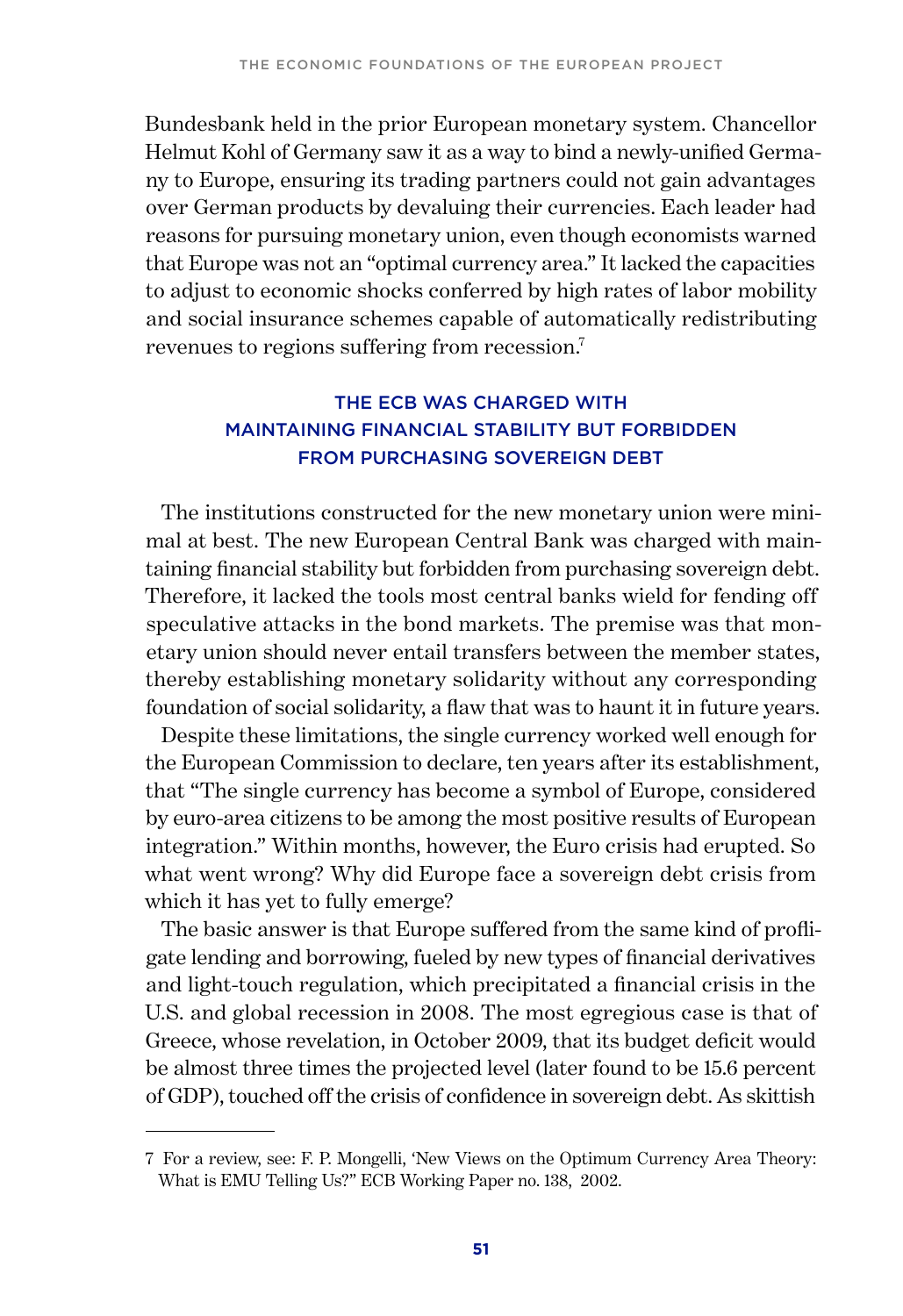investors bailed out of Greek bonds, contagion spread to Ireland, Portugal, and Spain, where private sector lending had expanded exponentially on the back of asset booms in housing and construction, even though levels of public debt were relatively modest. In many respects, the problems in these countries paralleled those in the United States. But, unlike the U.S. or U.K., they did not have a central bank prepared to purchase sovereign debt. Instead, they began the torturous process of negotiating rescue programs with the ECB and EU.

# MANY OF THE PROBLEMS FACING THE EU FLOWED FROM THE INSTITUTIONAL ASYMMETRIES IN THE POLITICAL ECONOMIES OF ITS MEMBER STATES

Beneath the surface, however, the Euro crisis reflected some of the structural dilemmas of operating a single currency that encompassed multiple varieties of capitalism. The monetary union joined together states at different levels of political development and political economies structured in quite different ways. Many of the problems facing the union flowed not from the asymmetric economic shocks that optimal currency theory anticipated, but rather from institutional asymmetries in the political economies of its member states.8 The Stability and Growth Pact limiting public debt and deficits was hard to enforce and little more than a fig leaf covering these structural differences. Some believed that the experience of competing within a monetary union would gradually erase these institutional asymmetries, but they have deep historical roots that do not yield easily to incremental reform.

Among the most important differences in the organization of the political economy are those that distinguish the "coordinated market economies" of northern Europe, including Germany, Belgium, Austria, Finland, and the Netherlands, from the "Mediterranean" of southern Europe, including Spain, Portugal, Greece, and Italy.<sup>9</sup> Germany is a classic example of these northern European economies. With well-developed trade unions and employers' associations organized along sectoral lines and accustomed to bargaining with one another, it has the capacity

<sup>8</sup> A. Boltho and W. Carlin, "The Problems of European Monetary Union: Asymmetric Shocks or Asymmetric Behaviour?" [http://www.voxeu.org/article/problems-](http://www.voxeu.org/article/problems)eurozone.

<sup>9</sup> P. A. Hall and D. Soskice, *Varieties of Capitalism* (Oxford: Oxford University Press, 2001).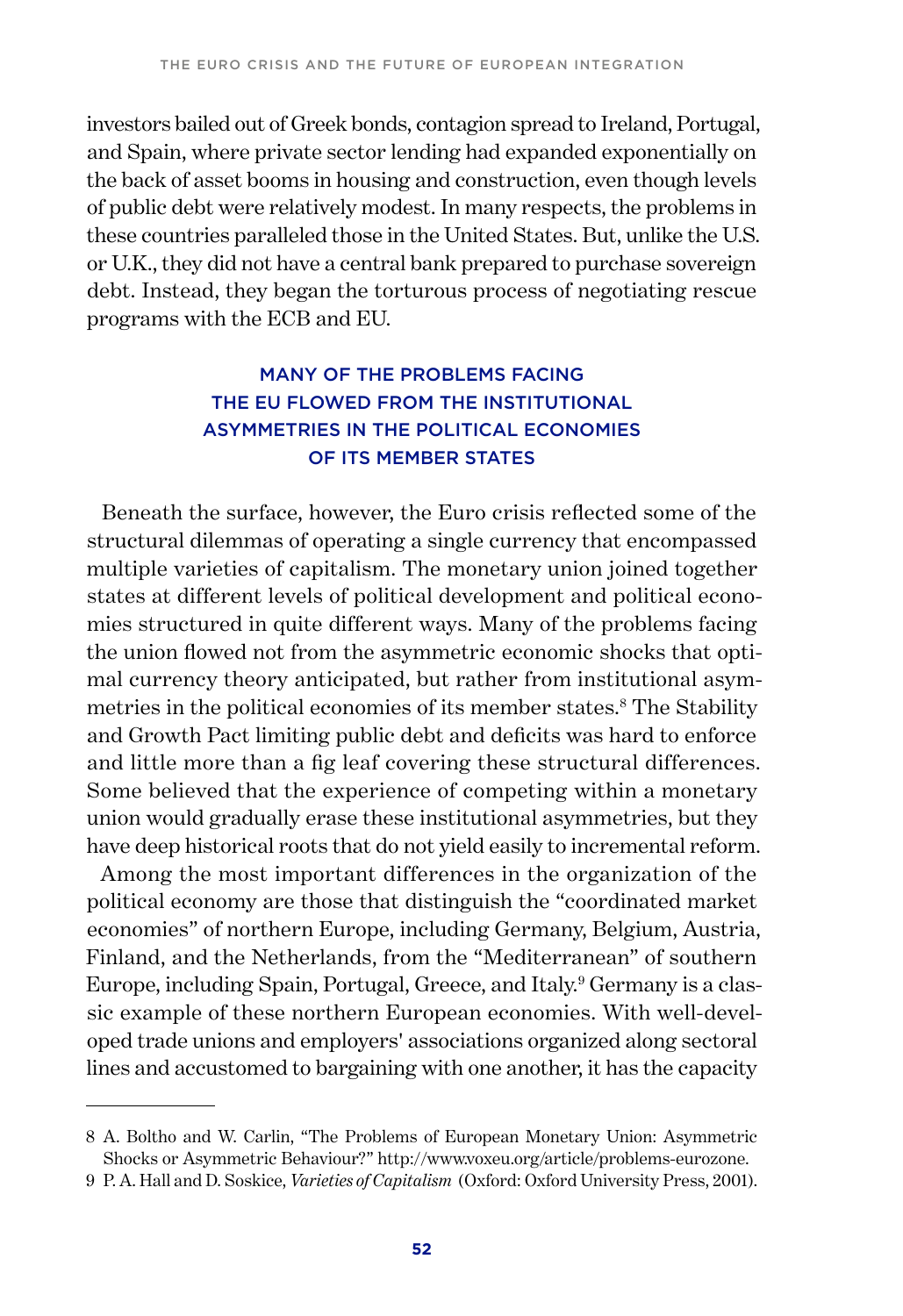

Germany based its growth on export. In the image, the port of Hamburg.

to hold down unit labor costs in the interest of promoting exports. An elaborate system of vocational training operated by these producer groups and underpinned by works councils in large firms, gives German firms significant advantages in the production of high-quality and high value-added goods for which export demand is relatively stable. Like its northern neighbors, Germany was institutionally well-equipped to operate an export-led growth strategy.

By contrast, the political economies of southern Europe are organized quite differently. Spain, Portugal, Greece, and Italy developed fractious labor movements divided into competing confederations, which face relatively-weak employers' associations that allow for periodic social pacts but make sustained wage coordination difficult. As a result, under EMU, foreign competition held down wages in the export sectors, but rising wages in the sheltered sectors raised unit labor costs in the economy as a whole.10 These countries also lack the institutional capacities for coordinated skill formation that make high value-added production and continuous innovation more feasible. As a result, more of their firms relied on low-cost labor, and after 1989, their exports were hit hard by low-cost competition from East Central Europe.

<sup>10</sup> B. Hancké, *Unions, Central Banks and EMU* (Oxford: Oxford University Press, 2013).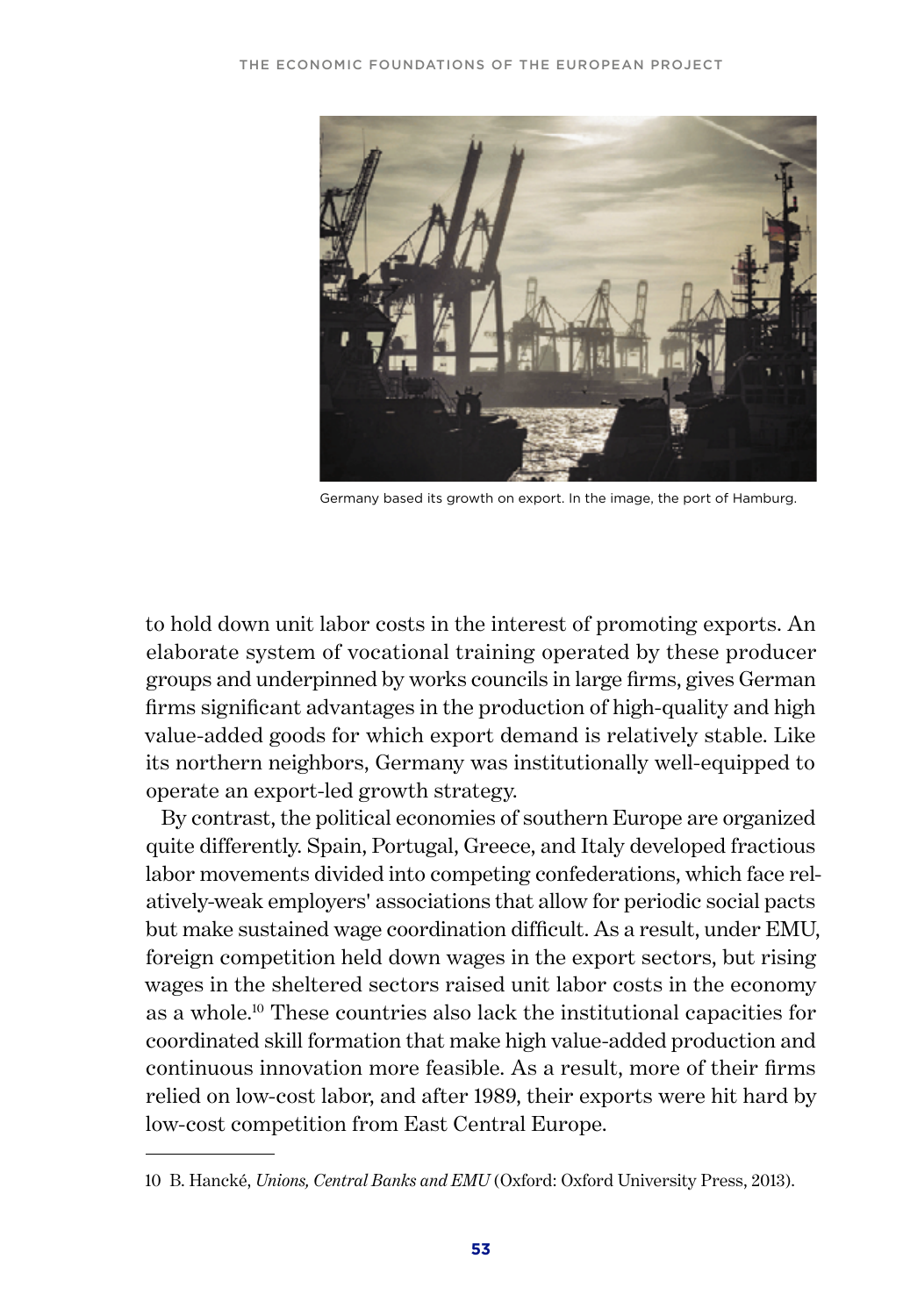Monetary union had different implications for these two types of political economies. Inside EMU, the countries of northern Europe could pursue their longstanding export-led growth strategies. The ECB helped by keeping a close eye on German wage settlements, and Germany's neighbors targeted the latter to hold down their own wages. Moreover, they now enjoyed new advantages because their neighbors could no longer devalue against them, while the variegated membership of the union held down the external exchange rate of the Euro. As a result, the trade surpluses of northern Europe began to grow, in the case of Germany dramatically.

However, entry into monetary union posed serious dilemmas for the countries of southern Europe. In the years before Maastricht, without capacities for coordinating wage bargaining, they had often relied on periodic devaluations of the exchange rate to reduce the prices of their products vis-à-vis foreign competition. Under EMU, they lost this capacity for economic adjustment just when emerging economies began to eat into their market share for exports of low-cost goods. The alternative route to growth for these economies lay in the expansion of domestic demand. Entry into EMU rendered this strategy even more attractive because it lowered the cost of capital in southern Europe, as investors from the north sought sites in which to invest their growing trade surpluses. However, the natural concomitant to a growth strategy led by domestic demand is wage and price inflation, which the one-sizefits-all monetary policies of the ECB could not contain without precipitating recession in northern Europe. As inflation reduced the real cost of capital, asset booms drew resources away from export sectors already struggling with rising prices for inputs.

In short, one of the effects of monetary union was to encourage a set of unbalanced growth paths that saw the export sectors of northern Europe expand often at the expense of domestic consumption, while many export sectors in southern Europe languished alongside growing sheltered sectors, often dominated by construction. To blame these outcomes on southern European governments, as some do, is to ignore ineradicable differences in the organization of the political economies and the ways in which they provide countries with different types of adjustment mechanisms. For the most part, southern European governments pursued the growth strategies most available to them and often with considerable success. Between 1997 and 2007, Spain and Greece grew at rates close to 4 percent per year. More should have been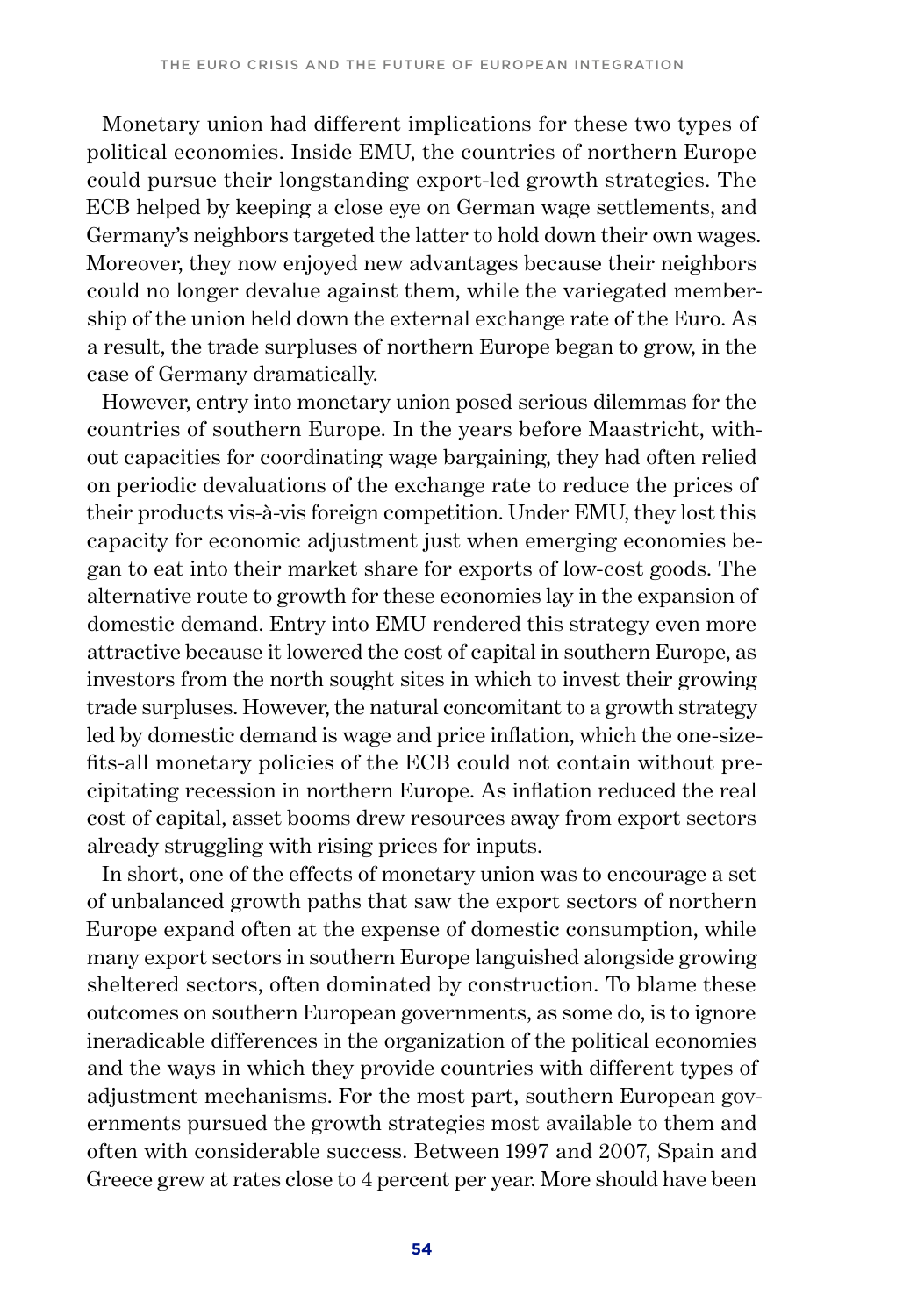done to dampen construction booms and ensure the solvency of the banks funding them, but to expect southern Europe to have emulated the growth strategies of the north is to misunderstand how export-led growth is achieved.

# THE MONETARY UNION ENCOURAGED UNBALANCED GROWTH PATHS WHICH FAVOURED THE EXPANSION OF EXPORTERS IN THE NORTH

In the case of Greece, the structure of the polity was equally important to the origins of the crisis. Greek governments used flows of funds from the north to fund consumption rather than investment, often in order to shore up political support for the ruling party among public employees and pensioners.<sup>11</sup> Greece lacked the administrative capacities to collect and spend funds effectively: tax evasion may have accounted for half of the budget deficit reported in 2008. Clientelism was a problem elsewhere in southern Europe, as it is in parts of the north, but in Italy, Spain, and Portugal, product market regulation was reduced as much or more during the early 2000s as it was in most countries of northern Europe.

### **The Response to the Euro Crisis and its Consequences**

The crisis of the Euro began in 2010 when international investors, already skittish as a result of the American banking crisis, lost confidence in the ability of European banks and sovereigns to repay their debts. The same herd instincts in the financial markets that had lowered the cost of capital in southern Europe suddenly raised its cost across much of the continent. In any circumstances, this would have been a difficult moment, but the single currency lacked any effective institutional mechanism for adjustment. Although the ECB gradually invented ways of providing emergency liquidity to banks under stress and finally restored confidence by announcing in mid-2012 that it was willing to buy sovereign debt on the secondary markets, initially, it was unable

<sup>11</sup> M. Mitsopoulos and T. Pelagidis, Understanding the Crisis in Greece (Houndmills: Palgrave Macmillan, 2012).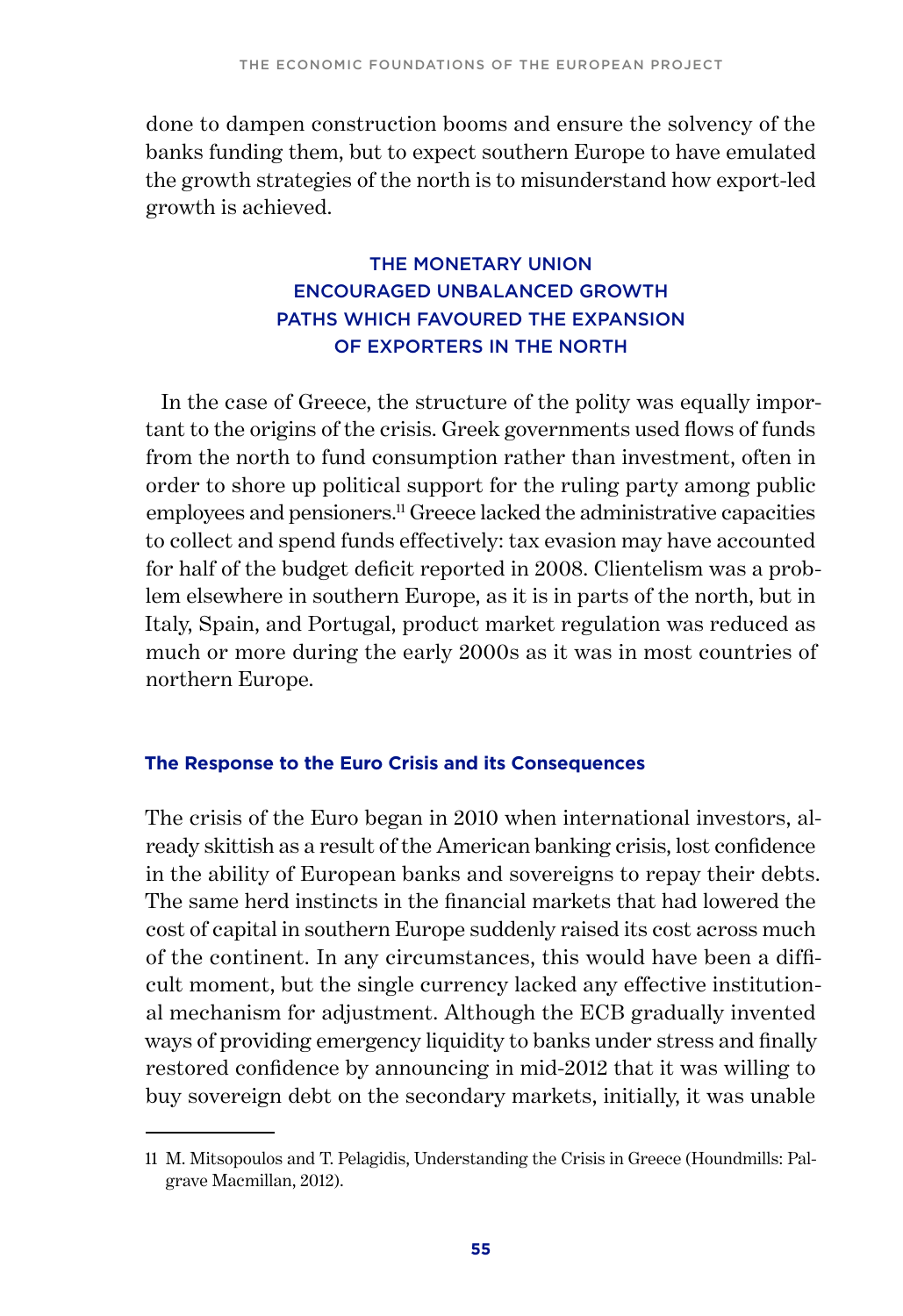to purchase government bonds in order to stave off panic in sovereign debt markets. A Eurozone built only on a minimalist set of rules had no centralized fiscal capacities of its own and limited abilities for decision-making, which depended on reaching unanimity among its member governments.

### WITH THE RESCUE, GERMANY WAS ENSURING THAT LOANS MADE BY ITS OWN FINANCIAL INSTITUTIONS WOULD BE REPAID

In this context, the fact that European governments were eventually able to assemble rescue packages for the Greek, Irish, and Portuguese governments, as well as a credit line for Spanish banks, is a striking achievement, reflecting unprecedented levels of intergovernmental cooperation. Paradoxically, however, the torturous process whereby that cooperation was secured put strains on the European system of governance that threaten the prospects for further European integration in the coming years.

The initial fateful choices concerned Greece, which was running out of money in 2010 and unable to borrow at affordable rates on international bond markets. Runaway public spending over the previous decade had fueled rapid rates of economic growth but taken public sector deficits and debt to dangerously high levels. Its partners in the Eurozone faced a choice. They could organize a restructuring that would see Greece default on much of its debt, perhaps accompanied by some financial support to ease the pain as the country moved toward a primary surplus. Or, they could lend Greece the funds to continue making payments on its debt in return for promises of reform designed to bring the country back to fiscal stability.

Neither option was an attractive prospect. In either case, the Greek people would suffer greatly as the government cut spending to eliminate a deficit worth 12 percent of its GDP. Prominent economists urged restructuring on the grounds that it was the best way to cope with a debt crisis and best done early. Some argued that adjustment would be more successful if the country also left the Euro and devalued its currency rather than rely entirely on internal deflation to reduce real wages to internationally-competitive levels.

However, the member states of the European Union chose the alternative route, assembling two bailout packages, in May 2010 and July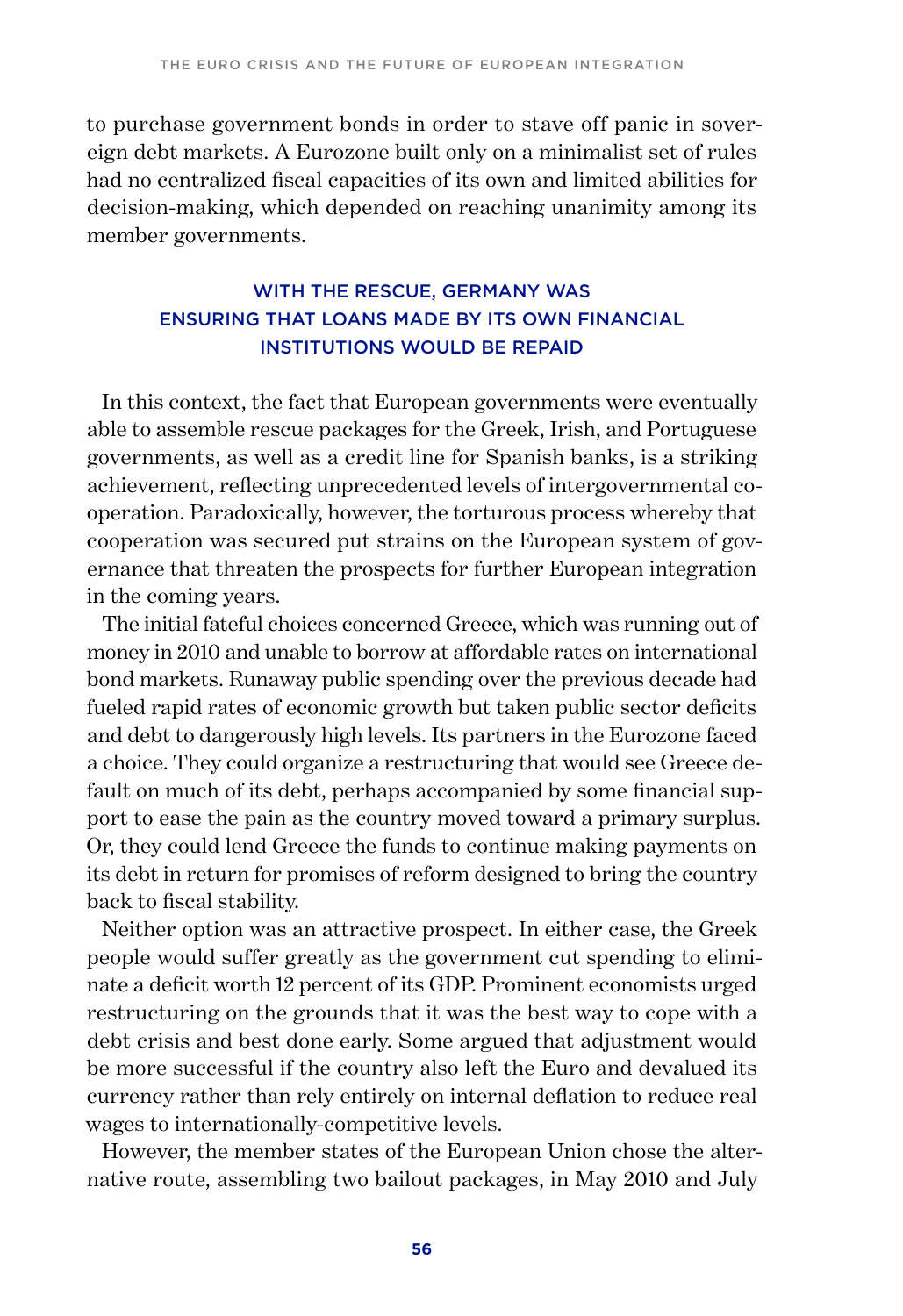2011, which provided the Greek government with about  $\epsilon$ 225 billion in return for its adherence to stringent conditions designed to reduce its outlays and increase its revenue in order to improve the prospects that the funds would be repaid. A third loan, worth about  $\epsilon$ 86 billion, followed in 2015. Historians will long debate why this path was chosen over the default. Amidst the uncertain financial circumstances of 2010, governments were clearly concerned about the possibility of contagion. If a state within the single currency had defaulted, it might have become more difficult for other members to fund their national debts, including Italy, an economy too large to rescue. Moreover, the Greek default would have created serious problems for the European financial system, since large segments of Greek debt were held by northern European banks. If the other governments had not rescued Greece, they would likely have had to rescue some of their own banks. As a result of the bailout, those banks eventually recovered more than €70 billion lent to Greece.

Following the Greek precedent, another bailout of approximately  $\epsilon$ 85 billion was provided to Ireland, in November 2010, and one of €78 billion to Portugal, in May 2011, followed by a credit facility on which Spain drew for €41 billion to recapitalize its troubled banks. These funds were granted only on stringent conditions specifying limits on fiscal deficits and structural reforms to liberalize various labor or product markets. At the insistence of the ECB, Ireland was prohibited from writing down the debt bondholders held in the failing Irish banks. The ostensible objective was to sustain confidence in European financial markets, but the effect was again to limit the penalties paid by the private sector for making risky loans and to transfer the costs of resolving the crisis onto the public sector.

Many commentators, especially in the northern European media, presented these bailout programs as acts of unprecedented largesse. Led by Germany, the north was said to have come to the rescue of the south, allowing indebted countries to avoid the perils of default. In hindsight, however, judgments about what happened must be more nuanced. Germany was sustaining a single currency that had been of benefit to its export sectors and was ensuring that loans made by its own financial institutions would be repaid. Moreover, the approach taken to these bailouts had unfortunate economic and political consequences that will haunt Europe for some years to come.

The negative economic consequences are most evident in the case of Greece, although there are some parallel features in the treatment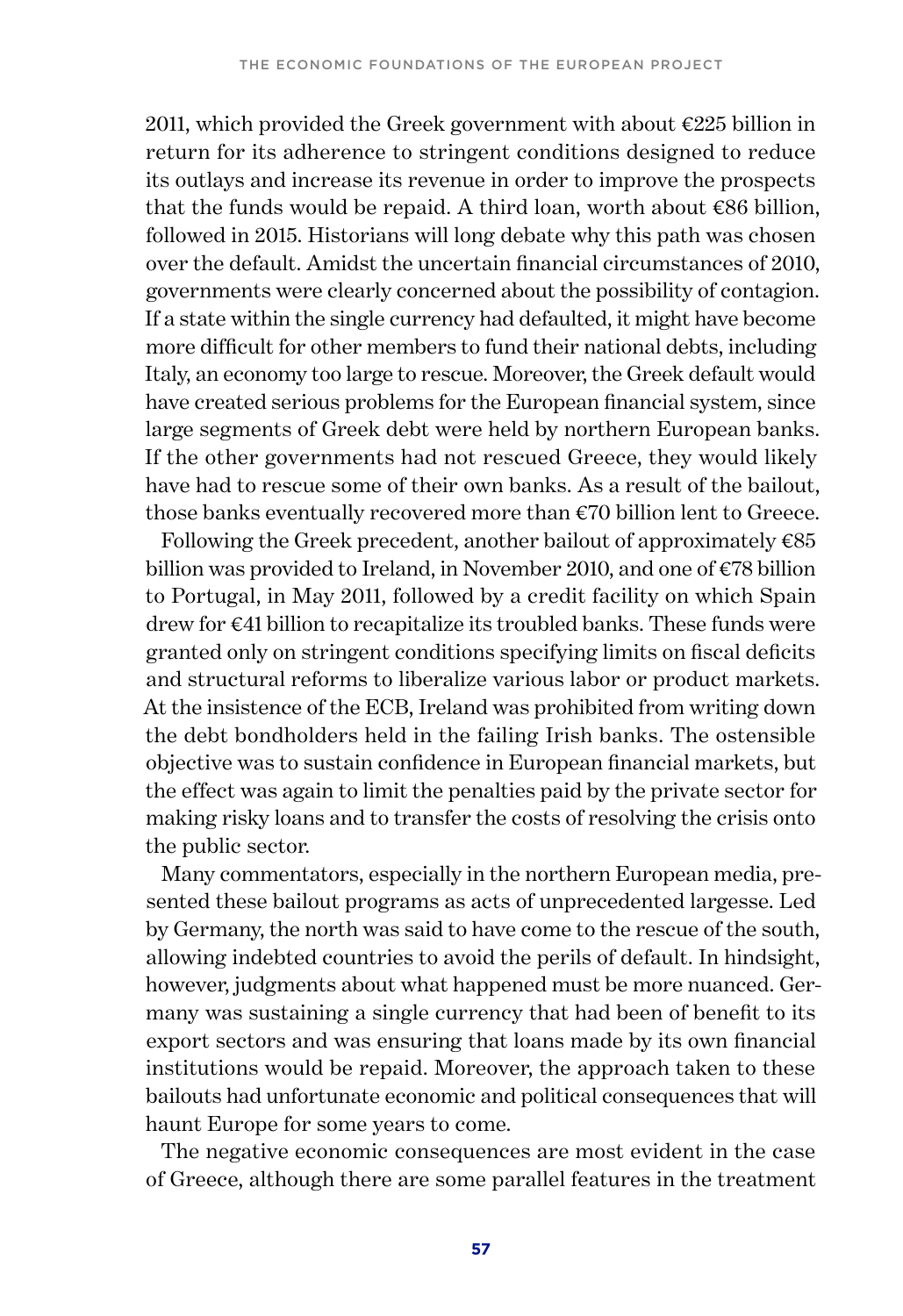of Portugal and Ireland as well. Greece suffered a classic debt crisis as a result of profligate public spending and inadequate systems for tax collection. While fiscal cutbacks are necessary in the wake of such a crisis, experiences of other debt crises suggest that countries will emerge from them only if most of the debt is written off, inflation reduces the real value of the debt or a revival of economic growth reduces the scale of the debt relative to GDP.<sup>12</sup> In the opening years of the crisis, however, the European response ruled out each of these alternatives.

The policies of the ECB and global economic circumstances militated against inflation, and the rescue packages of the EU initially ruled out writing off the debt. Although Greek debt was written down by a large amount, equivalent to two-thirds of Greek GDP in March 2012, this initiative came too late to offer adequate relief. Thus, the capacity of Greece to emerge from the crisis has depended largely on its capacity to grow economically. But the terms of the bailout programs specified such high levels of fiscal austerity that economic growth became virtually impossible. These programs required Greece to move from a 15 percent fiscal deficit to a 3 percent primary surplus within the space of three years, something few other countries have ever accomplished. Time and time again, the rosy projections for growth offered by the troika (the European Commission, ECB, and IMF) supervising the bailout conditions proved illusory. By 2015, Greek GDP remained 25 percent below its level in 2009. The loans offered to Greece were not sufficient to allow it any sort of fiscal stimulus: 90 percent of those loans went to pay the interest and principal due on existing loans. There was no room left to support aggregate demand in the context of deep cuts to wages and social benefits. As gross domestic product shrank, Greek debt as a proportion of GDP grew ever larger, further reducing confidence in the economy.

The response of the creditor governments to such concerns has been to emphasize the value of the structural reforms to liberalize product and labor markets imposed on Greece as a condition of the bailout. Some of those reforms are likely to have desirable effects on economic performance, but only in the long run. In the short run, structural reforms undertaken in the context of fiscal austerity often have negative effects.<sup>13</sup>

<sup>12</sup> C. M. Reinhard and K. F. Rogoff, This Time is Different (Princeton: Princeton University Press).

<sup>13</sup> B. Eichengreen, "How the Euro Crisis Ends: Not with a Bang but a Whimper," *Journal of Policy Modeling* 37 (2015): 415-22.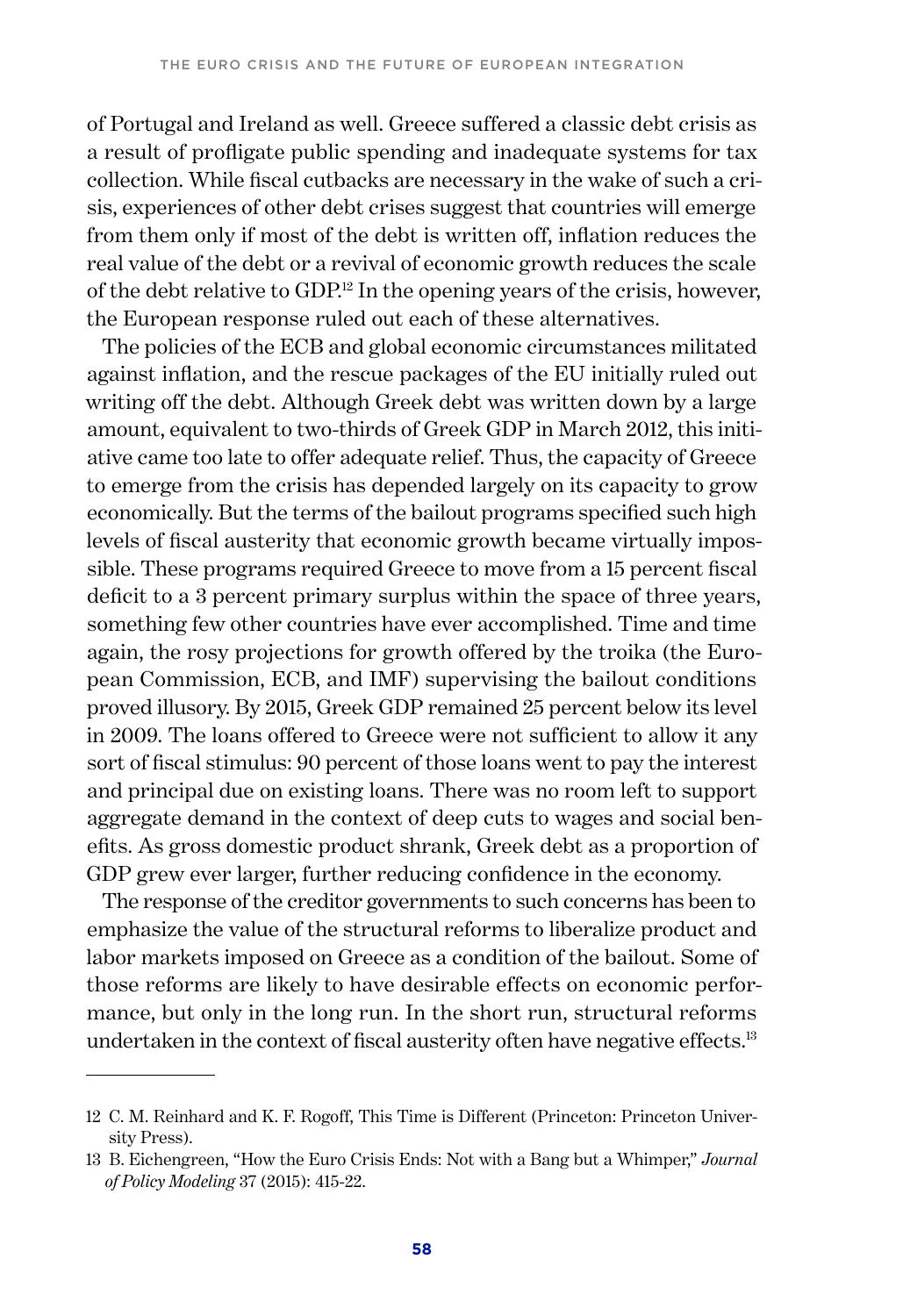The suggestion that they could be the basis for a revival of economic growth was a mirage.

Why then did the creditor countries of northern Europe insist that structural reforms in the context of fiscal austerity were the best basis for growth? To some extent, this stance was simply pragmatic politics. The creditors were already lending Greece sums equivalent to its total annual GDP. To reduce Greek deficits more slowly in order to revive the economy, higher levels of lending would have been required, and the creditor governments worried about an electoral backlash, especially amidst multiple *Länder* elections in Germany in 2011. Structural reforms were seen as a priority because the roots of Greece's problems were widely ascribed to the clientelist politics of an overly-regulated economy.

## IN THE SHORT RUN, STRUCTURAL REFORMS UNDERTAKEN IN THE CONTEXT OF FISCAL AUSTERITY OFTEN HAVE NEGATIVE EFFECTS

Such views had resonance in northern Europe because they conformed to the modes of macroeconomic management that worked best there. In coordinated market economies operating an export-led growth strategy based on high levels of inter-sectoral wage coordination to hold down unit labor costs, a restrained macroeconomic stance is desirable because it reduces the incentives of trade unions and employers to exceed desirable wage norms.14 Moreover, Germany had developed an approach to economic policy-making that foreswore activist government in favor of the promulgation of rules, in which coordination among well-organized producer groups was to take place.15 However, as I have noted, the organization of the southern European economies does not lend itself to export-led growth strategies of this type. In their case, economic growth depends more heavily on the expansion of domestic demand.

Accordingly, economic growth is returning to Ireland, whose liberal market economy, oriented toward foreign direct investment, which is

<sup>14</sup> W. Carlin and D. Soskice, "German Economic Performance: Disentangling the Role of Supply-Side Reforms, Macroeconomic Policy and Coordinated Economy Institutions", Socio-Economic Review 7 (2009):), 69-99.

<sup>15</sup> P. A. Hall, "Varieties of Capitalism and the Euro Crisis," West European Politics 37 (2014):), 1223-43.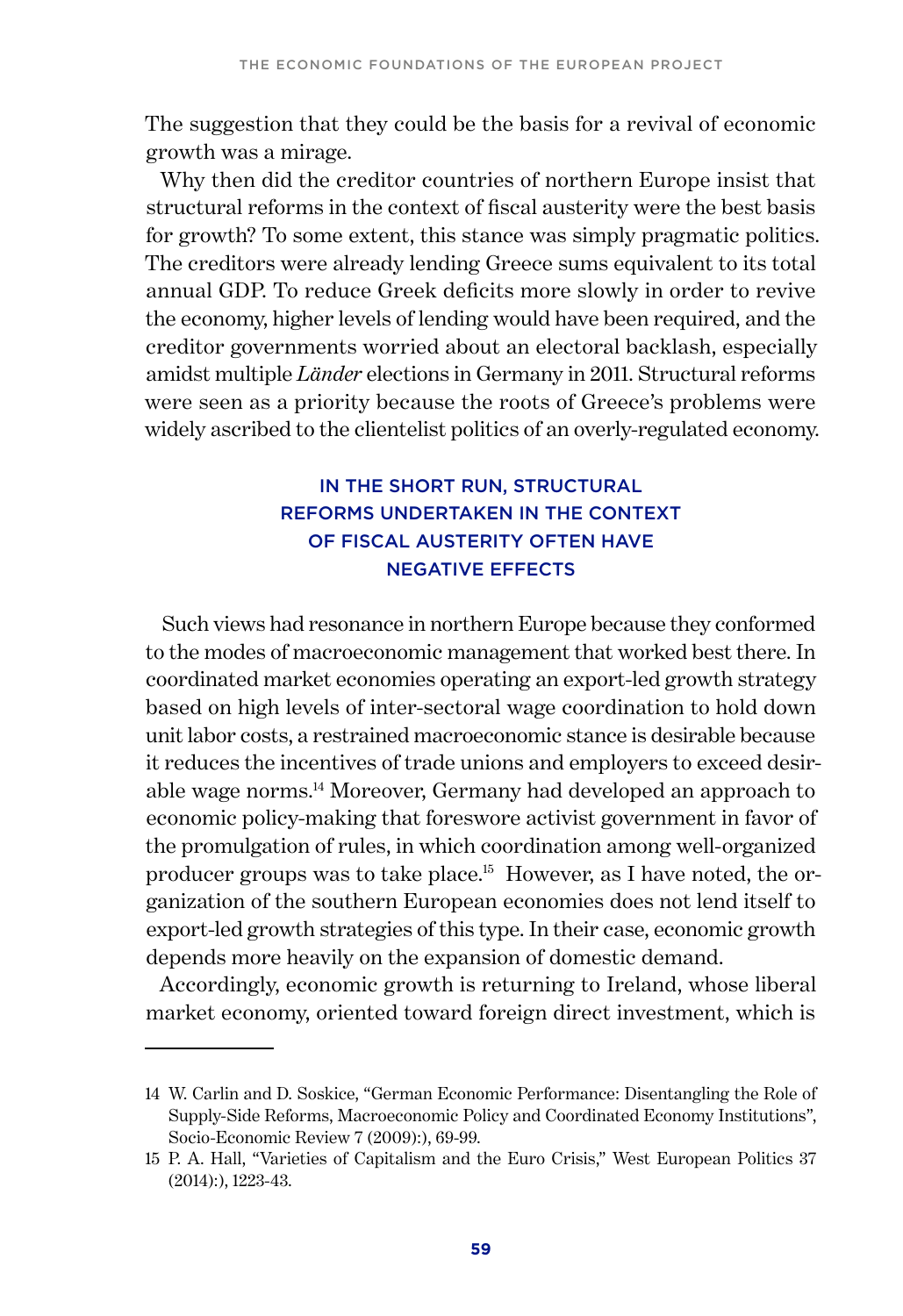

The European Central Bank.

attracted by favorable tax treatment and a skilled, English-speaking population, has been buoyed by a resurgence in global demand. But growth remains elusive in southern Europe where multiple years of austerity have taken a toll on productive capacity and levels of investment. Spain is growing again but at rates not yet high enough to reduce an unemployment rate close to 25 percent, and growth remains sluggish in Portugal where the unemployment rate is close to 15 percent. In Greece, 26 percent of the workforce is still unemployed despite a decline in nominal wages of 25 percent since 2009. The bailout program has left it floundering in political as well as economic terms. In retrospect, it looks as if it would have been better if the country had been allowed to restructure its debt in 2010 and given aid designed to ease its transition toward a primary surplus rather than focused on paying back lenders. Such an approach would have imposed a larger share of the adjustment costs on European financial institutions (and those who invest in them) but potentially lower levels of suffering on the Greek people.

The response to the Euro crisis also laid bare a series of political paradoxes consequential for the future of European integration. In the context of coping with the crisis, the heads of government of the Eurozone met together or with other EU leaders an extraordinary fifty-four times between January 2010 and August 2015. On the one hand, these high-level meetings reflected unprecedented levels of consultation and

**60**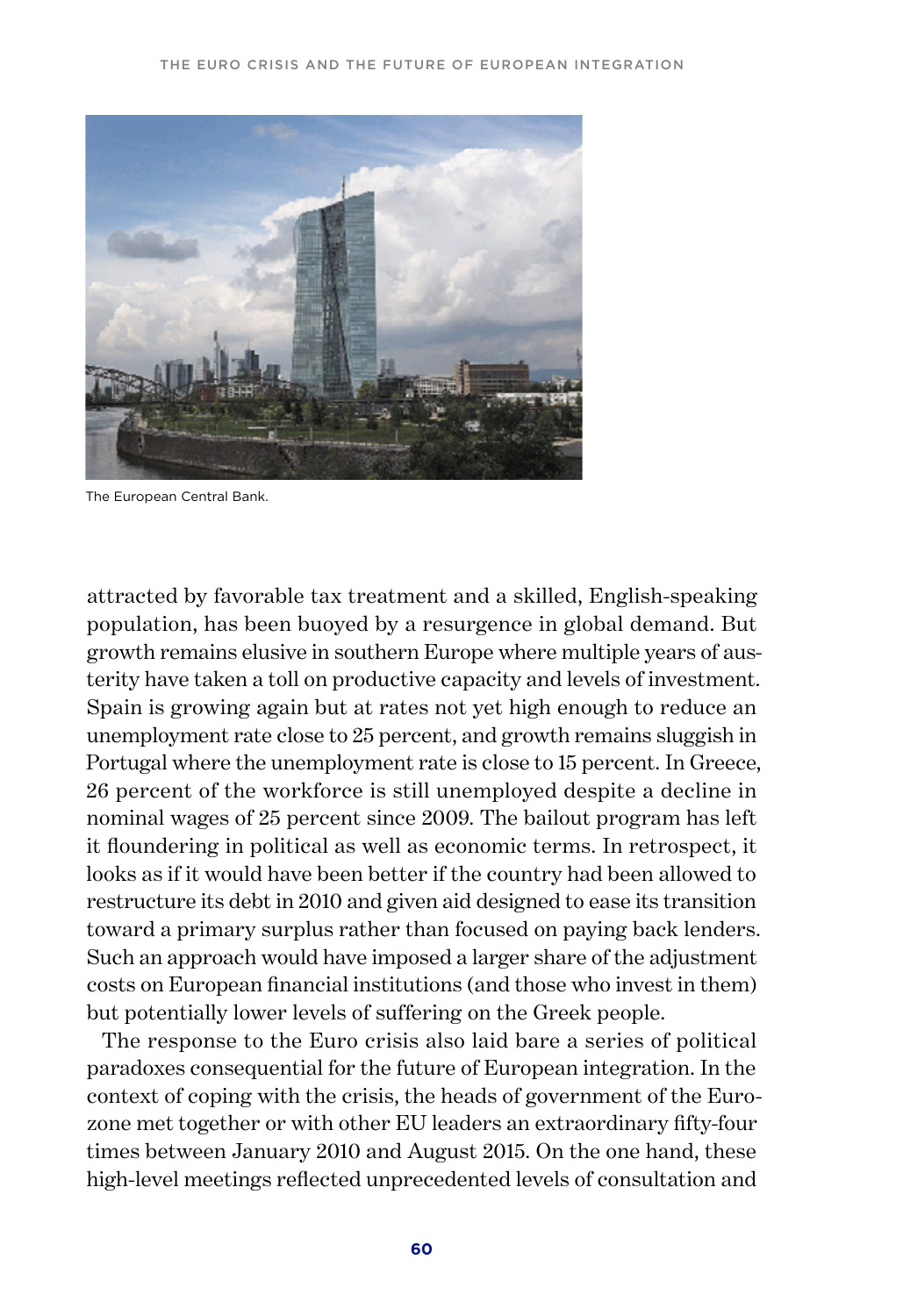cooperation among the member states. On the other, this modus operandi sidelined the Parliament and Commission, institutions that were supposed to gain influence under the Treaty of Lisbon, in the name of advancing European democracy. Just when it was supposed to become more democratic, the EU began to look more technocratic, and the "troika" seemed to some as if it were operating like an imperial power.

The crisis years have also been marked by the ascendance of Germany to a position of virtual hegemony with the councils of the EU, a paradoxical result given that France initiated the move to EMU partly in order to reduce German influence over European economic affairs. Although it was inevitable that a reunified Germany would gradually become more willing to assert its national interests because it paid the largest share of the bailout bills, the Euro crisis rapidly thrust it to prominence and power, arguably before the German government had time to reflect carefully about how to balance national and European interests. In many respects, Germany is a reluctant hegemon–less willing to pay the costs of providing public goods for a large number of states than the U.S. was when it assumed that mantle after World War II. In the coming years, much will depend on what Germans think their leadership role in Europe entails.

In another paradoxical result, a crisis that ultimately called forth intensive cooperation among the political elites of the member states has ended up fostering hostility among the citizenry at large. In the wake of the crisis, a wave of popular stereotypes poured forth from the media, rooted on images of "lazy Greeks" and "jackbooted Germans." As a result, it is clearer than ever before that social solidarity in Europe currently stops at national borders. Political leaders bear some responsibility for this state of affairs. The initial response of many northern European politicians was to treat the crisis not as the existential dilemma that it was for Europe, but as a moral issue about whether the citizens of other countries had been adequately self-disciplined. When Syriza took office in Greece, it was repaid by accusations that the Germans were behaving like Nazis. Sentiments such as these have eroded the sense of transnational solidarity on which electoral support for effective cooperation within the EU depends.

The most serious issues raised here bear on the EU's commitment to democracy, for which it was awarded the Nobel Peace Prize in 2012. The extensive conditions attached to its bailout agreements, and policed by the troika, have often been forced on reluctant national governments,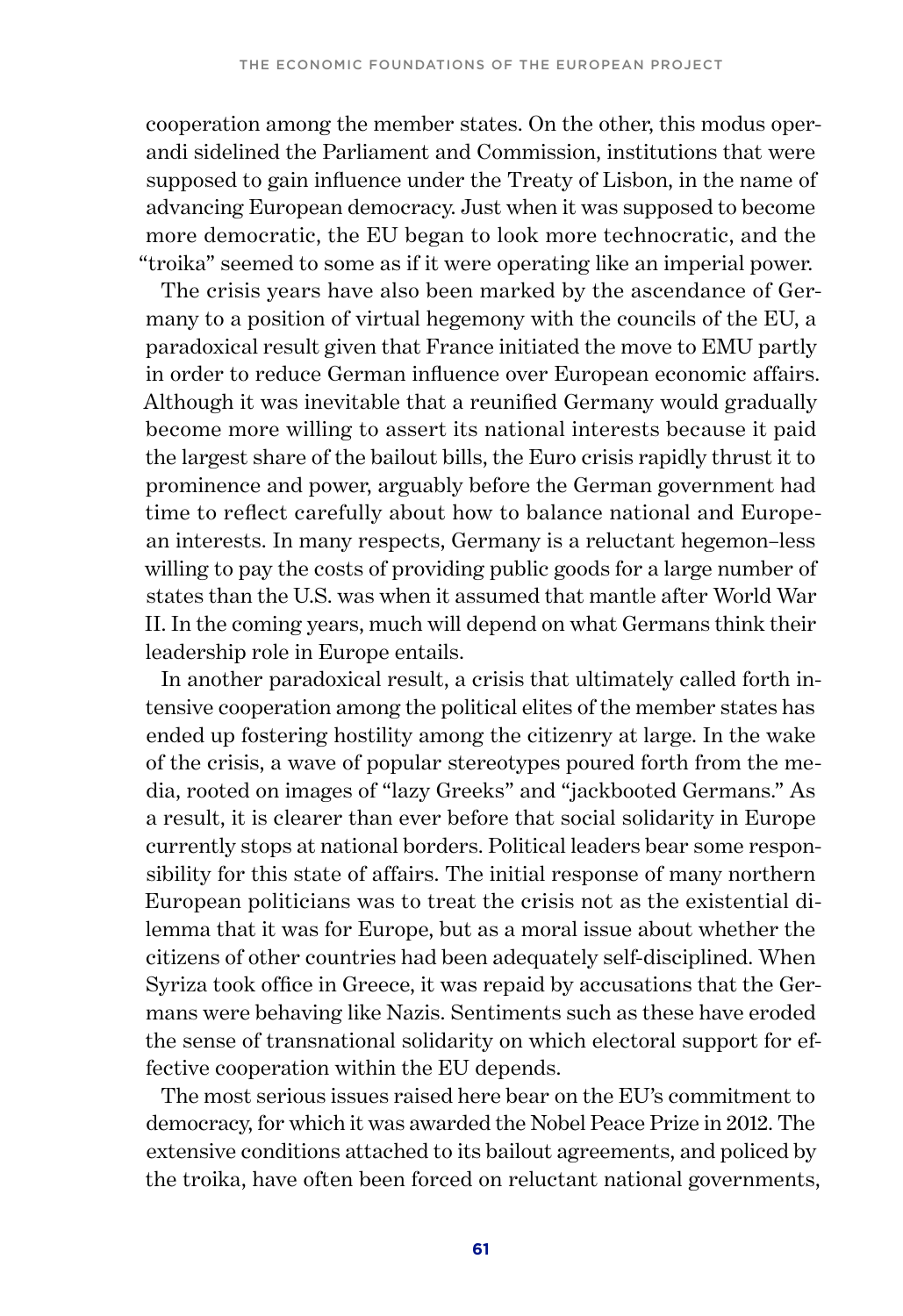notably in Ireland, which was forbidden from imposing a haircut on the holders of bonds in its failing banks, and in Greece, where the troika dictated highly-detailed sets of spending, tax, and industrial policies. The reasoning, of course, is that European officials know better than their national counterparts how to secure the growth necessary to pay back substantial European loans, and there are precedents in the conditions imposed by the IMF on debtor countries. But the European Union has pretensions to democratic governance that the IMF does not, and many wonder why it could not have negotiated a required level for budget surpluses in the debtor countries while leaving the decisions about how to meet those levels to elected governments. This new assertiveness is gradually altering the relationship between the EU and its constituent states. The commitment to principles of "subsidiarity," which it once advanced in order to guarantee the political autonomy of its members, has dissolved in the face of an overweening enthusiasm for imposing "structural reform" on them.

### **The Future of the Euro and European Integration**

In this context, the most pressing issue is whether the single currency can endure and operate successfully without deeper political integration. Among the European political elites, there is currently a strong impetus to centralize economic power in Brussels. Many in the north want to give the EU more substantial powers over national budgets in order to avoid a repeat of the fiscal foibles that brought Greece to the brink of bankruptcy. Politicians from the south are more likely to argue for an economic government equipped with new sources of funding and the capacity to promote reflation in Europe. They are supported by many economists who argue that the single currency will survive only if the Eurozone moves toward this type of fiscal union with supervisory powers over national budgets and ideally with a budget of its own to provide the social insurance benefits that might cushion the member states facing recession from such shocks.<sup>16</sup>

The capacities to decide whom to tax and how to allocate the proceeds, however, are the most important powers of a democratic state.

<sup>16</sup> H. Enderlein et al., "Completing the Euro – A Roadmap towards Fiscal Union in Europe," Report of the Tommaso Padoa-Schioppa Group, Notre Europe Study no. 92 (2012).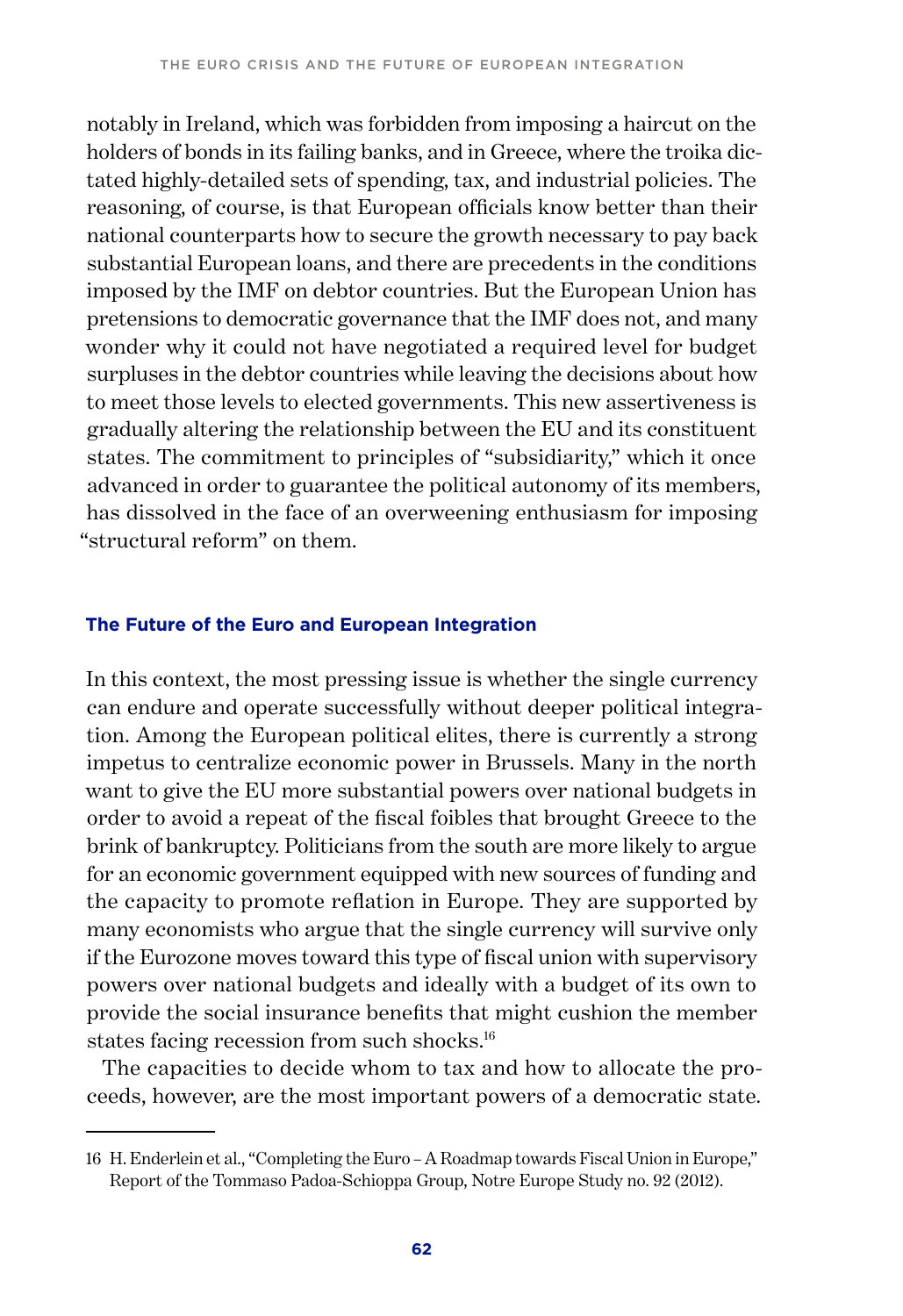As William Gladstone once said, "Budgets are not merely matters of arithmetic, but in a thousand ways go to the root of prosperity of individuals, and relations of classes, and the strength of Kingdoms." To pass budgetary powers on to Brussels might be economically efficient, but it is hardly democratically legitimate. Accordingly, many observers have argued that a Eurozone authority equipped with such powers must be democratically governed, and diverse sets of schemes for doing so have been produced, including proposals to elect the President of the Commission and to strengthen greatly the powers of the European Parliament. On this view, deeper fiscal union requires a political union based on the development of more democratic European institutions.17

# IT IS DIFFICULT TO SEE WHERE THE POPULAR SUPPORT NECESSARY TO ALTER THE EUROPEAN TREATIES SO AS TO BUILD NEW EUROPEAN INSTITUTIONS WOULD COME FROM

However, none of these schemes for turning the European Union or its Eurozone into a supranational democracy are really viable. In the absence of effective competition among genuinely European political parties, even the most ambitious schemes for making European institutions more democratic offer, at best, highly tenuous lines of electoral accountability, and, in the wake of the Euro crisis, popular support for passing more powers to Brussels is at a low ebb. Majorities in most European electorates continue to favor the Euro and membership in the EU, but enthusiasm for further political integration has declined, and radical right parties opposed to European integration are on the rise across Europe.18 In the foreseeable future, it is difficult to see where the popular support necessary to alter the European treaties so as to build new European institutions would come from in either southern or northern Europe.

Moreover, the torturous negotiations accompanying the Euro crisis have worn away the sense that the single currency is a positive-sum enterprise offering manifest benefits to all. Because those negotiations

<sup>17</sup> J. Habermas, *The Crisis of the European Union* (Cambridge: Polity, 2012); M. Matthijs and M. Blyth, eds., *The Future of the Euro* (New York: Oxford University Press, 2015).

<sup>18</sup> Pew Research Center, *European Unity on the Rocks* (Washington: Pew Research Center, 2012).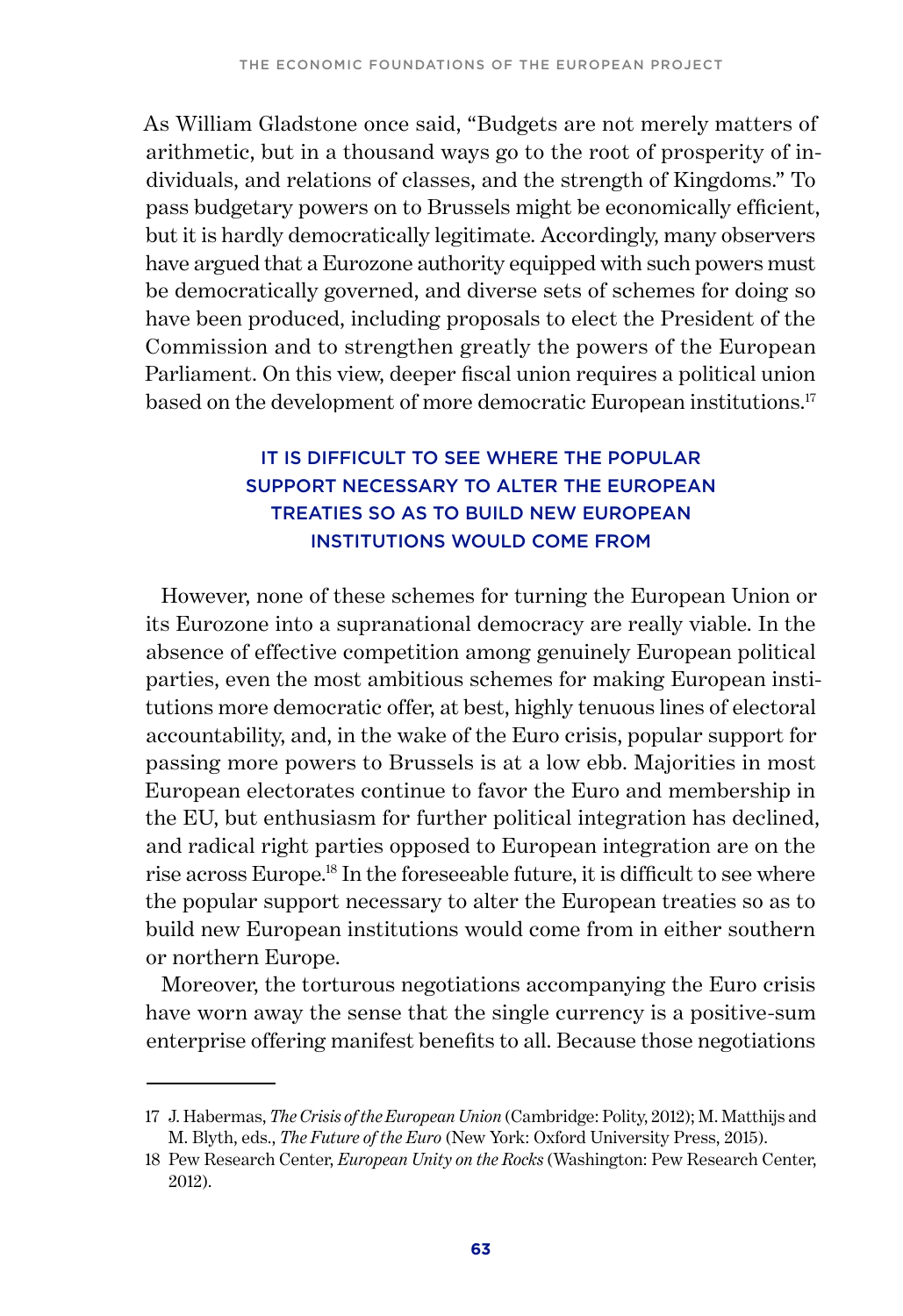have been dominated by a search for national advantage, as well as endemic conflict between the ECB and European governments about which would bear the risks associated with new initiatives, the response to the Euro crisis has looked like a zero-sum enterprise in which the risks or costs of new initiatives are borne more heavily by some actors than others. As a result, it has become more difficult to argue that further European integration is an enterprise from which all the member states will gain.

# THE EUROZONE MAY BECOME LOCKED INTO A DEFLATIONARY MACROECONOMIC STANCE THAT CONDEMNS SOME OF ITS MEMBER STATES TO SLOW RATES OF ECONOMIC GROWTH FOR YEARS TO COME

Therefore, the EU finds itself on the horns of a dilemma. Influential figures are arguing that the single currency will survive only if the Eurozone has an economic government of its own. But, since there seems no way of making such a government truly democratic, moves in this direction threaten to replace embryonic democratic institutions with a new technocracy. Caught between Scylla and Charybdis, the member states are currently temporizing. With a fiscal compact committing the member states to budgetary balance and new regulations for the supervision of national budgets, the European authorities have acquired unprecedented powers of purview over national budgets, but it remains unclear whether those powers will ever really be exercised.

Moreover, a fiscal compact that marries a "one-size-fits-all" fiscal policy to the "one-size-fits-all" monetary policy of the single currency is not a recipe for economic success. As I have noted, because the political economies of the member states are organized in different ways, they cannot all emulate the export-led growth strategies of Germany. Some can prosper only via demand-led growth strategies that require more relaxed fiscal policies. The clear-cut danger is that the Eurozone may become locked into a deflationary macroeconomic stance that condemns some of its member states to slow rates of economic growth for years to come.

In this respect, institutional reform will not in itself solve Europe's economic problems. The important issue is what sorts of decisions would emerge from any new set of European institutions, and those decisions will depend on the relative power and positions of the national states represented there. A new set of institutions dominated by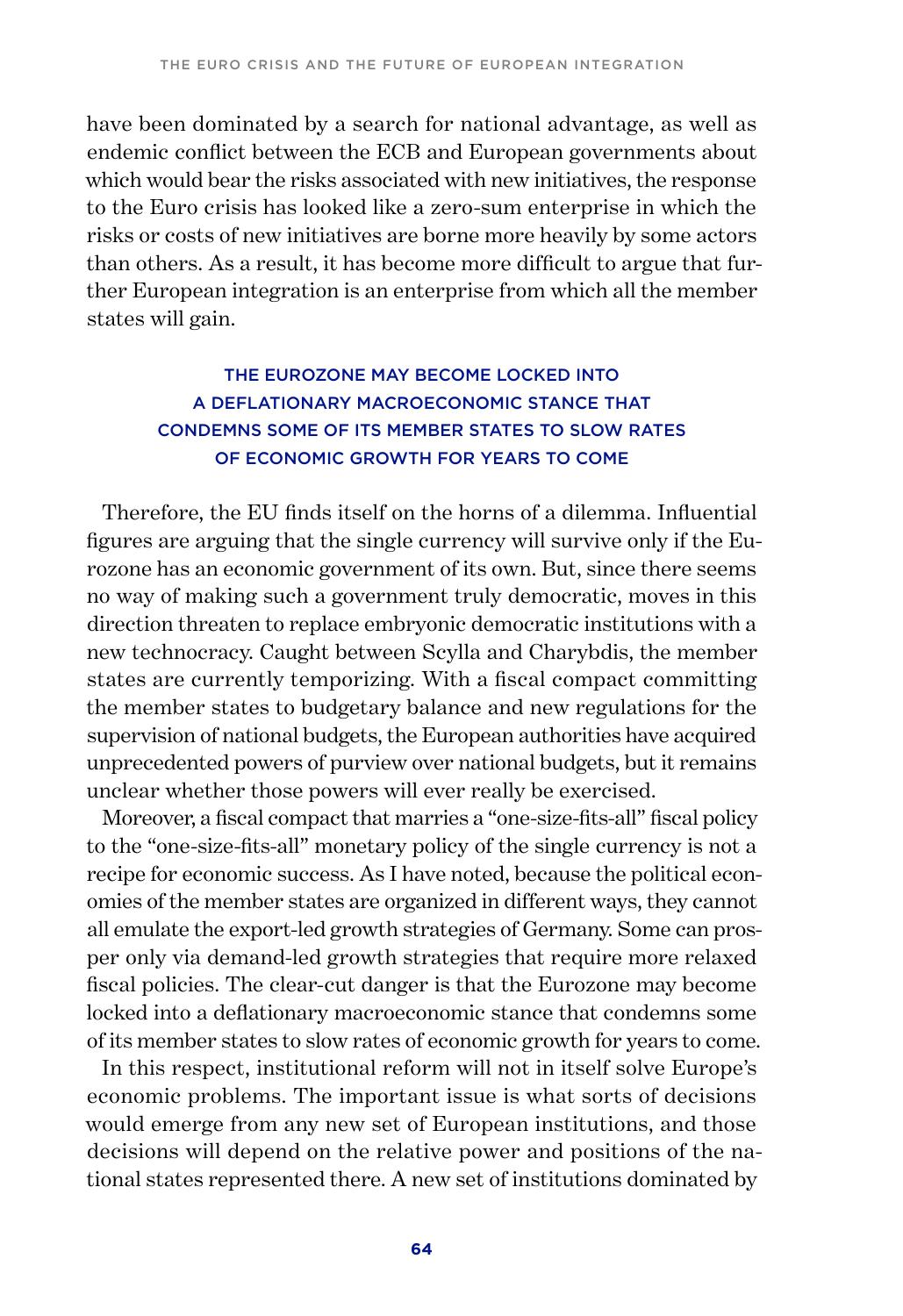a German government convinced that the budgets of every member state should always be balanced (and that trade surpluses reflect virtue while deficits result from vice) might yield policies no more conducive to growth than the current ones. Macroeconomic coordination at the European level will not be successful until those supervising it realize that there is more than one route to economic success.

Does this mean that, if the member states of the Euro do not move closer to fiscal and political union, the single currency is doomed to disintegrate? Not necessarily. The Eurozone does not yet have robust institutional mechanisms for economic adjustment. But it is arguable that, with a slightly more-developed institutional exoskeleton built on recent practice, the single currency may be able to endure.19 Based on the experience of the Euro crisis, national governments may be more careful about letting public or private sector debt balloon beyond control and, if yields in sovereign debt markets become more responsive to such developments, they will have more incentives to do so. One key condition for economic success is a robust banking union capable of identifying and winding down insolvent banks so as to maintain transnational financial flows. Although stalled on the issue of cross-national deposit insurance and equipped with a bank resolution fund that is currently too small, plans for such a banking union are proceeding.

Another condition underlined during the Euro crisis is the presence of a European central bank with the capability to act as a lender of last resort both to banks and to sovereigns in order to deter speculative attacks in the financial markets. Although it is still formally enjoined from purchasing sovereign debt, the ECB has moved in this direction over recent years with its program of outright monetary transactions (OMT) backed by an announced resolve "to do what it takes" to preserve the Euro. Much depends on whether these practices are accepted as legitimate modes of operation going forward, and it is conceivable that they might be.

From my perspective, the key issue is whether the single currency can be sustained even if some member states run endemic deficits on their current account while others run persistent surpluses, since the presence of multiple varieties of capitalism inside the Euro makes that likely. In principle, this need not be a problem: after all, some states in

<sup>19</sup> For an argument to this effect, see D. Soskice and D. Hope, "The Eurozone and Political Economic Institutions: A Review Article," in preparation for the *Annual Review of Political Science* (2016).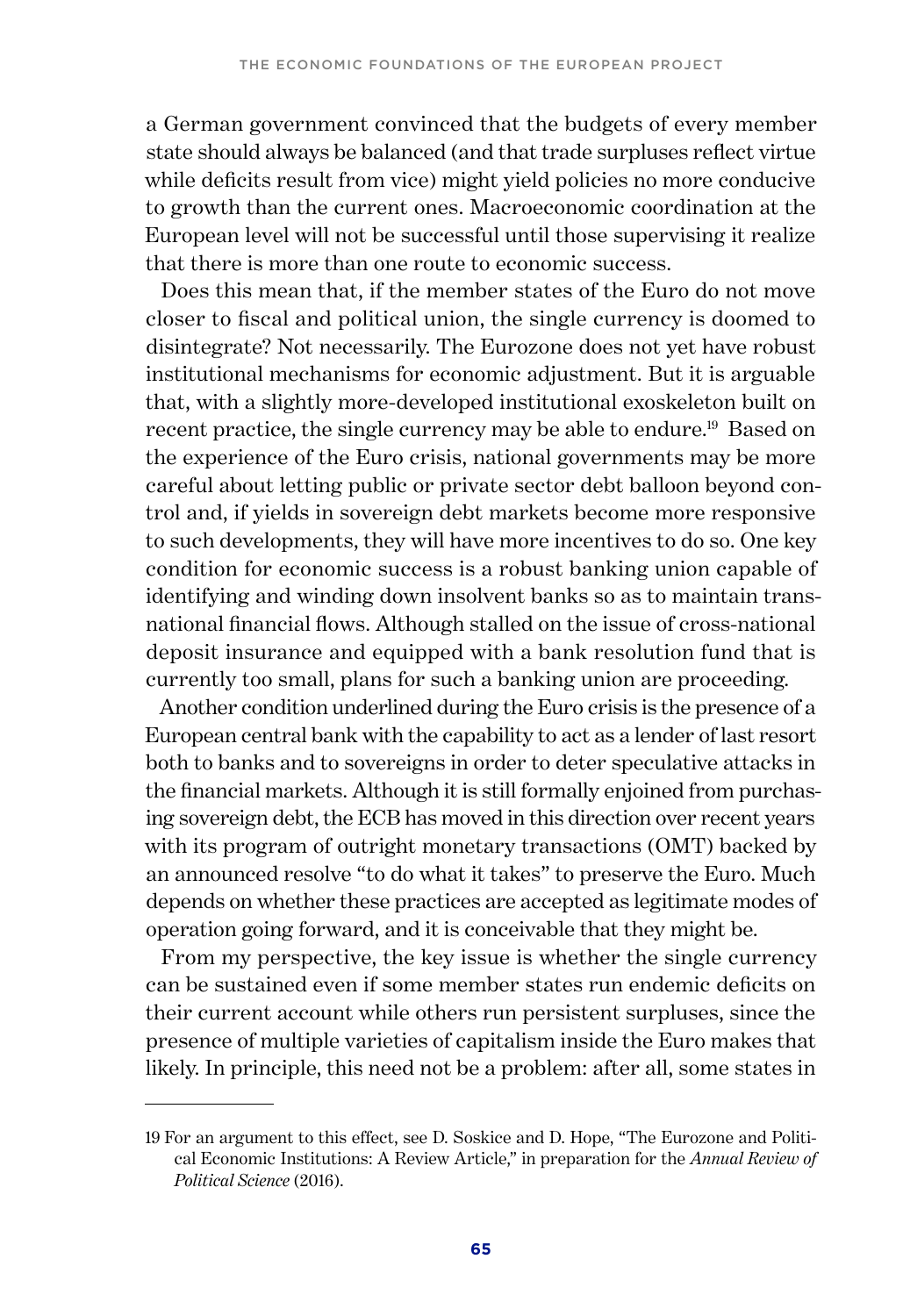the American currency union run endemic deficits or surpluses visà-vis one another. For that to be possible, investors in the states that acquire funds by running surpluses must be willing to invest some of those funds in states running deficits. A banking union offering reassurance about the solvency of counterparties helps make that possible. However, the growth prospects of the states running deficits must also look good enough to justify such investment. Thus, the fate of the Euro hangs to some extent on future prosperity in southern Europe.

In previous decades, a catch-up process that leads countries at lower levels of economic development to converge toward the standard of living of those at higher levels of development has provided incentives for investment in southern Europe. The Euro crisis has disrupted that process, and investors will be more wary about the types of asset booms that appeared over the last ten years. Therefore, much will depend on the capacity of the states on the southern and eastern boundaries of Europe to generate growth in new ways and, in particular, to move towards the production of higher value-added commodities in the context of global markets where the comparative advantages for low-cost production lie elsewhere. That will require, in turn, that these countries adjust to the modalities of an emerging knowledge economy.

To date, the record of southern Europe on these fronts is spotty. Except in some regions, levels of vocational training and tertiary education lag behind those of northern Europe, and spending on research and development is at relatively low levels. But there is opportunity for improvement to be found here. The larger lesson is that the survival of the Euro and the prosperity of much of the continent will depend not simply on the short-term decisions taken about how to survive the crisis, but on the decisions that are made in the countries of southern and eastern Europe about how to invest in the levels of human capital and infrastructure that will position them for effective long-term growth.

In this regard, the future of Europe lies as much in the hands of national governments as it does in extended European cooperation. In many parts of Europe, the public evinces lower levels of trust in national governments than it does in the European Union, and there is corresponding turmoil in national politics.20 Whether political coalitions capable

<sup>20</sup> J. Frieden, "The Crisis, the Public and the Future of European Integration." Paper presented to a conference on Transition and Reform: European Economies in the Wake of the Economic Crisis, Lisbon, May 2015.